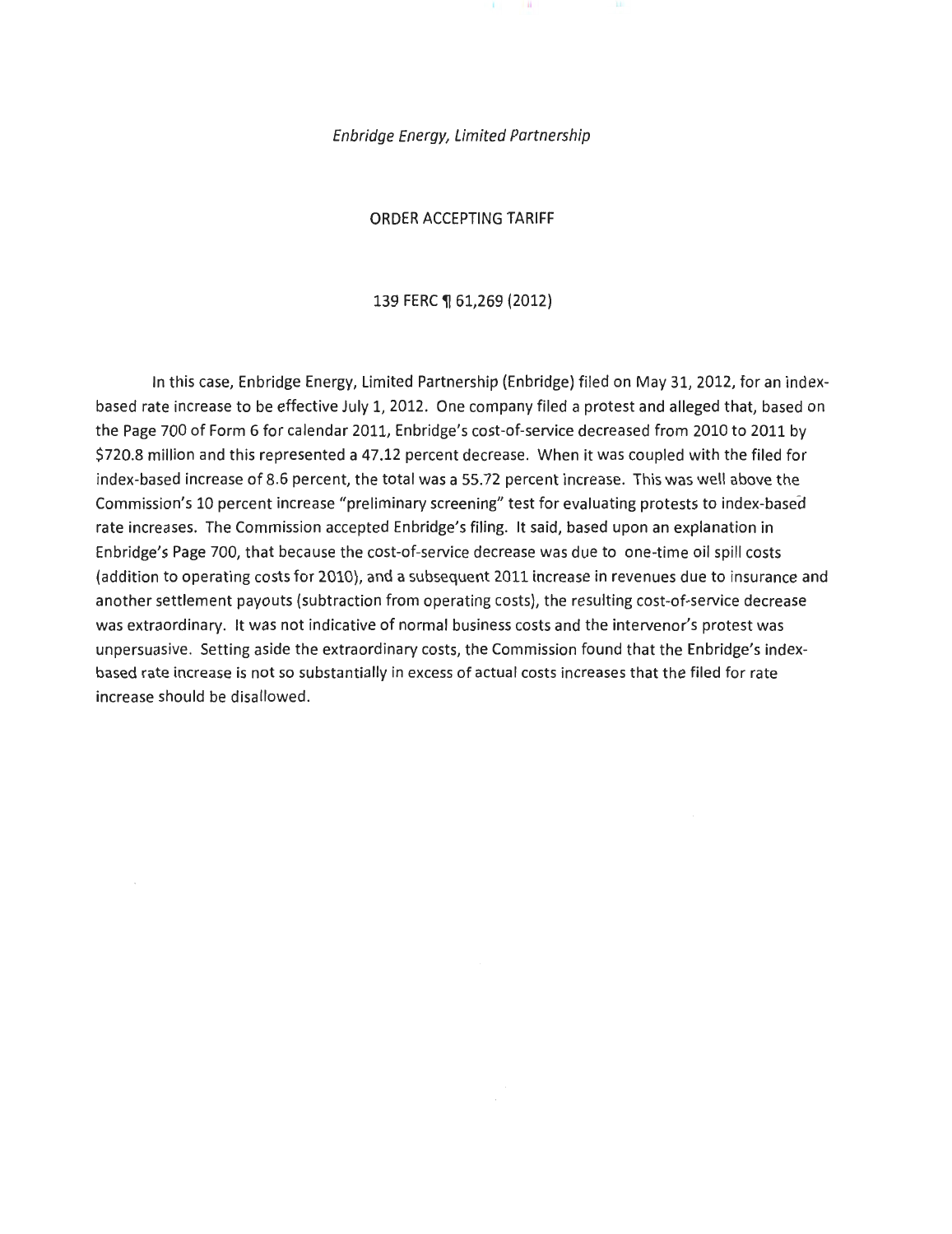## 139 FERC 161,269 UNITED STATES OF AMERICA FEDERAL ENERGY REGULATORY COMMISSION

Before Commissioners: Jon Wellinghoff, Chairman; Philip D. Moeller, John R. Norris, and Cheryl A. LaFleur.

## Enbridge Energy, Limited Partnership Docket No. IS12-409-000

## ORDER ACCEPTING TARIFF

(Issued June 29, 2012)

1. On May 31, 2012, Enbridge Energy, Limited Partnership (Enbridge) filed a tariff record comprising FERC Tariff No.  $43.10.0<sup>1</sup>$  to implement an index-based rate increase under section  $342.3$  of the Commission's regulations.<sup>2</sup> In this order, the Commission accepts Enbridge's proposed Tariff No. 43.10.0 to become effective July 1, 2012.

#### **I. Filing**

2. Enbridge proposes to increase its rates effective July 1, 2012 by 8.6011 percent, consistent with the multiplier issued by the Commission on May 15, 2012, in Docket No. RM93-11 -000. Enbridge explains that the increase applies only to the base transportation rates and not its surcharges, which are not governed by the index.

## **II. Protest and Answer**

3. On June 15, 2012, PBF Holding Company LLC and Toledo Refining Company LLC (PBF) filed a protest. On June 20, 2011 , Enbridge filed a response to the protests. On June 21, 2011, Enbridge filed a late revision to its response.

4. PBF asserts the Commission should reject the proposed rate increase because Enbridge's proposed index rate increase is so substantially in excess of the actual cost

<sup>2</sup> 18 C.F.R. § 342.3 (2011).

<sup>&</sup>lt;sup>1</sup> Enbridge Energy, Limited Partnership, FERC Oil Tariff, Pipeline Tariffs, Local Rates, FERC No. 43.10.0, 43 .10.0.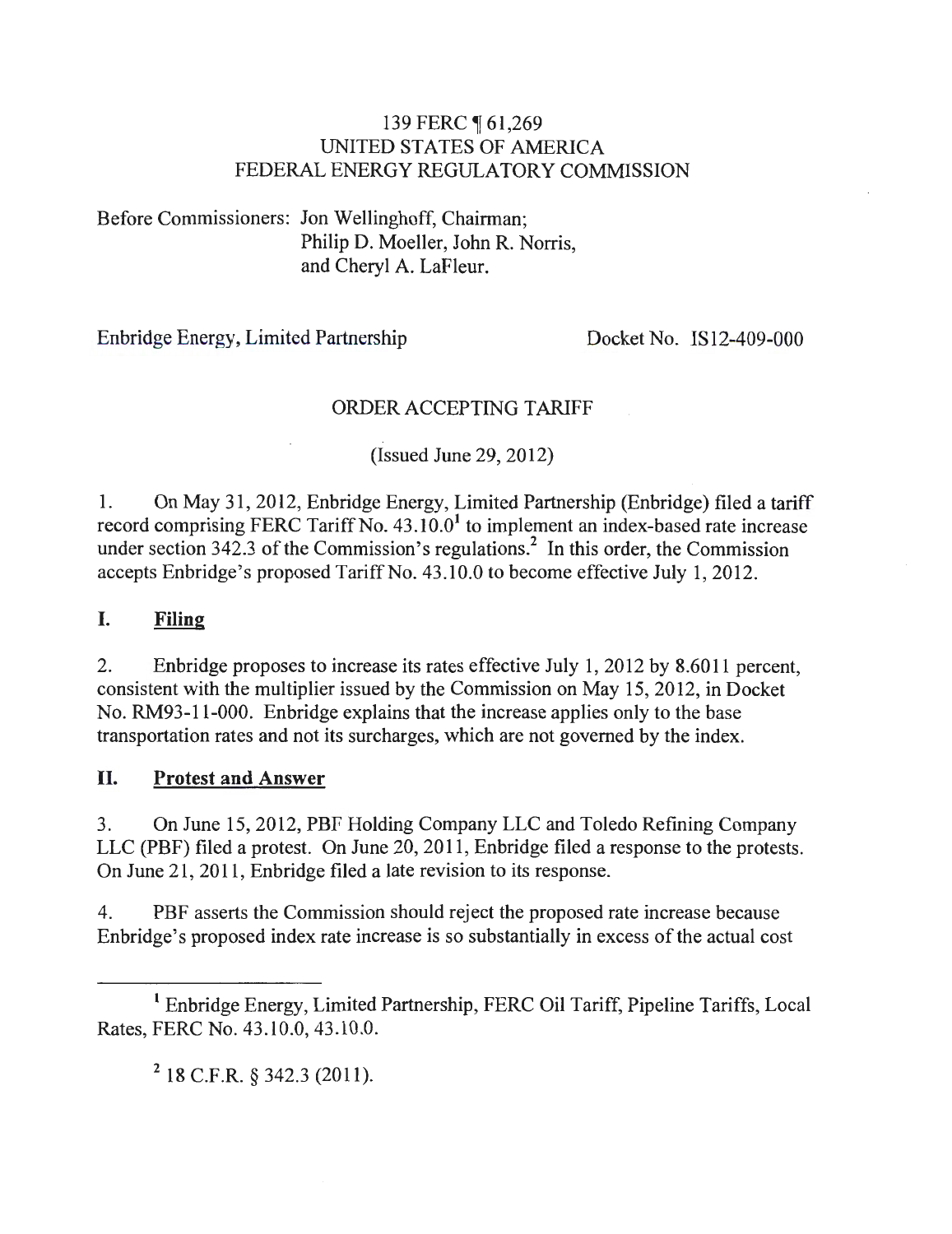increases incurred by Enbridge that the proposed rate is unjust and unreasonable. PBF states page 700 of Enbridge's 2011 FERC Form No. 6 shows the cost of service decreased by \$720.8 million from 2010 to 2011, representing a cost decrease of 4 7.12 percent. Thus, PBF states that under the Commission's percentage comparison test, Enbridge's 47.12 percent decrease in cost-of-service combined with the proposed rate increase of 8.6 percent would provide Enbridge an approximately 55.72 percent revenue increase under its transportation rates. PBF emphasizes that previously, the Commission found that total revenue increases of  $10.9$  percent<sup>3</sup> was sufficient to warrant Commission investigation. PBF also notes page 700 of Enbridge's 2011 FERC Form No. 6 shows revenue exceeded its total cost of service by \$181.9 million, or 18.4 percent.

5. PBF states the Commission should not consider an alternate "Adjusted Cost of Service" in a footnote by Enbridge in its page 700. PBF emphasizes that the Commission has found that ''the percentage comparison test is the sole screening tool the Commission applies to determine whether to investigate a protested annual index filing."<sup>4</sup> PBF contends the Commission should disregard the footnoted data in the screen test because it is unclear whether Enbridge calculated this alternate data using the Commission's 154-B methodology. PBF states the use of such alternate data requires extensive consideration of accounting accuracy and rate reasonableness that the Commission cannot adequately address within the time limits available for its review.<sup>5</sup>

6. In its answer, Enbridge advises that in 2010, it experienced two oil spills on its system.<sup>6</sup> These spills resulted in extremely high one-time costs. Enbridge states these costs amounted to approximately \$813.0 million. Of these costs, Enbridge recorded \$595 million in 2010 and \$218 million in 2011. Enbridge explained these costs in the footnote to Page 700 of Enbridge's 2011 FERC Form 6. In addition to the one-time costs, Enbridge states that in 2011 they received \$ 335 million in insurance settlements. Also, Enbridge states they booked another \$60.8 million dollars due to settlements that became effective in 2011 but related to activity prior to 2010.

<sup>3</sup> PBF Protest at 1 *SFPP, L.P.*, 135 FERC ¶ 61,274, at P 11 (2011).

<sup>4</sup> *Id. at* 5 (citing SFPP, 135 FERC 61,274 at P 10)

5 PBF Protest at 6 (citing *BP v. West Coast Products, LLC v. SFPP, L.P.,*  121 FERC  $\P$  61,141, at P 6 (2007))

<sup>6</sup> The first accident occurred in July 2010, near Marshall, Michigan on Line 6B on the Lakehead system. The second occurred in September 2010 in Romeoville, Illinois on Line 6A of the Lakehead system.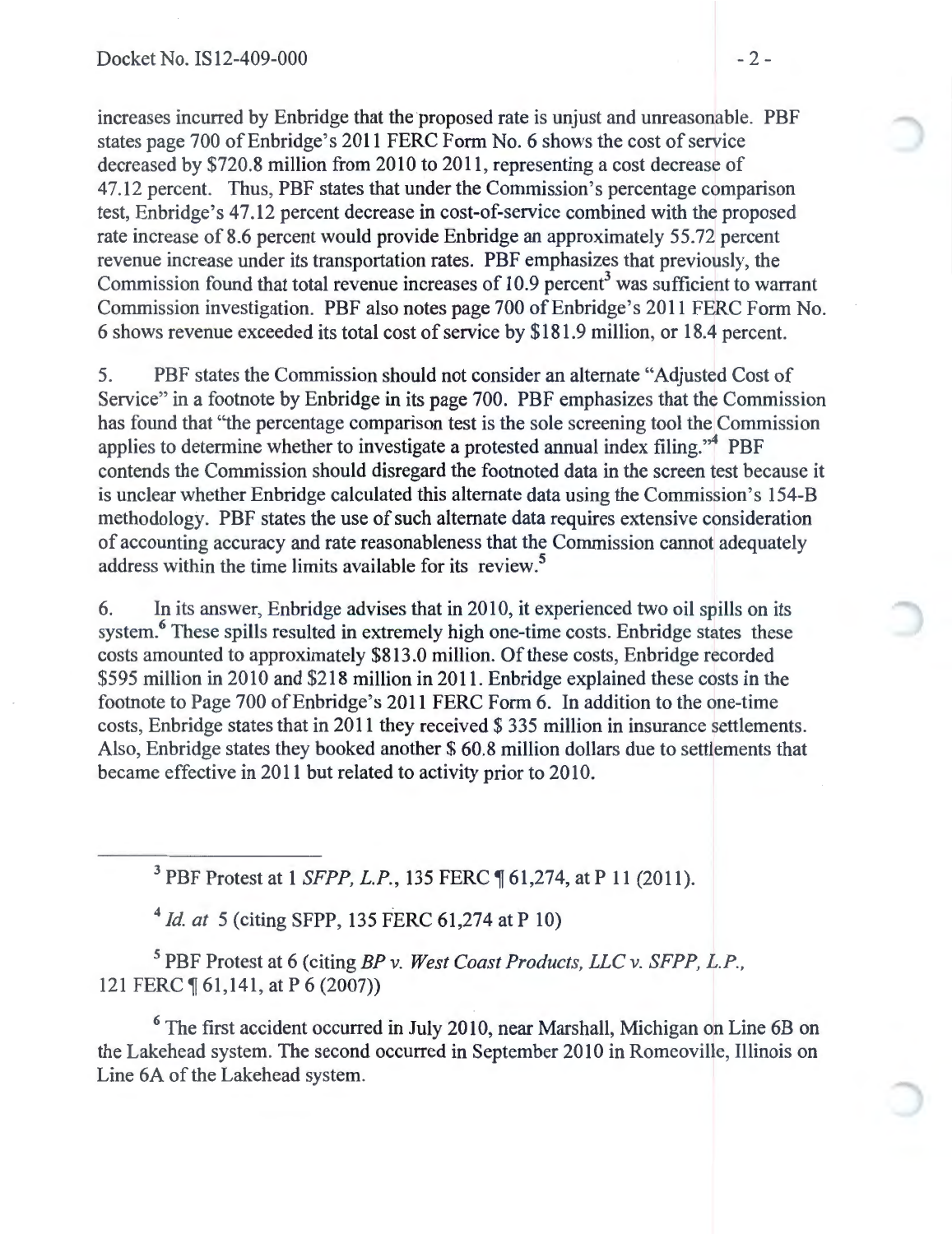7. En bridge maintains the Commission must treat these one-time costs as an addition to operating costs and the insurance recoveries and settlement recoveries as a subtraction from the operating costs, artificially making their cost of service rise drastically in 2010, and decrease in 2011. Enbridge contends that once you remove these costs and recoveries, it experienced a cost of service increase from 2010 to 2011 and passes the Commission screen for receiving the index increase.

8. Finally, Enbridge points out that PBF/Toledo is not a shipper on their system and not one of its more than 100 shippers challenged the Index Filing.

# III. Discussion

9. The Commission will permit Enbridge's late-filed revisions to its response, which was only one day out-of-time. Permitting the late-filed response will not disrupt the proceeding or place additional burdens on existing parties.

10. Protests challenging an index-based rate increase are governed by section 343.2(c)(l) of the Commission's regulations, which provides in part:

A protest or complaint filed against a rate proposed or established pursuant to§ 342.3 [indexing] of this chapter must allege reasonable grounds for asserting that ... the rate increase is so substantially in excess of the actual cost increases incurred by the carrier that the rate is unjust and unreasonable  $\ldots$ <sup>7</sup>

11. To maintain the relative simplicity of the oil indexing process, the Commission evaluates a protest to an index-based tariff filing using the data reported in the carrier's FERC Form No. 6, Page 700 data in a "percentage comparison test."<sup>8</sup> The percentage comparison test is a very narrow test that "compare[s] the Page 700 cost data contained in the company's annual FERC Form No.6 to the data reflected in the index filing for a given year with the data for [the] prior year.  $\ldots$ <sup>9</sup> This test is the "preliminary screening"

 $7$  18 C.F.R. § 343.2(c)(1) (2011).

<sup>8</sup>*Calnev Pipe Line L.L.C.,* 130 FERC ~ 61,082, at P 10 (2010) and *SFPP, L.P., et al.,* 129 FERC ¶ 61,228, at P 7 (2009). The Commission will not consider protests that raise arguments beyond the scope of the percentage comparison test. The Commission will apply a wider range of factors beyond the percentage comparison test in reviewing a complaint against an index-based rate increase. *See id.* P 11 (citing *BP West Coast Products LLC v. SFPP, L.P.*, 121 FERC ¶ 61,243, at PP 8-9 (2007)).

<sup>9</sup> Calnev Pipe Line L.L.C., 130 FERC ¶ 61,082 at P 10; *BP West Coast Products*, *LLC v. SFPP, L.P.,* 118 FERC  $\P$  61,261, at P 8 (2007). The percentage comparison test  $(continued...)$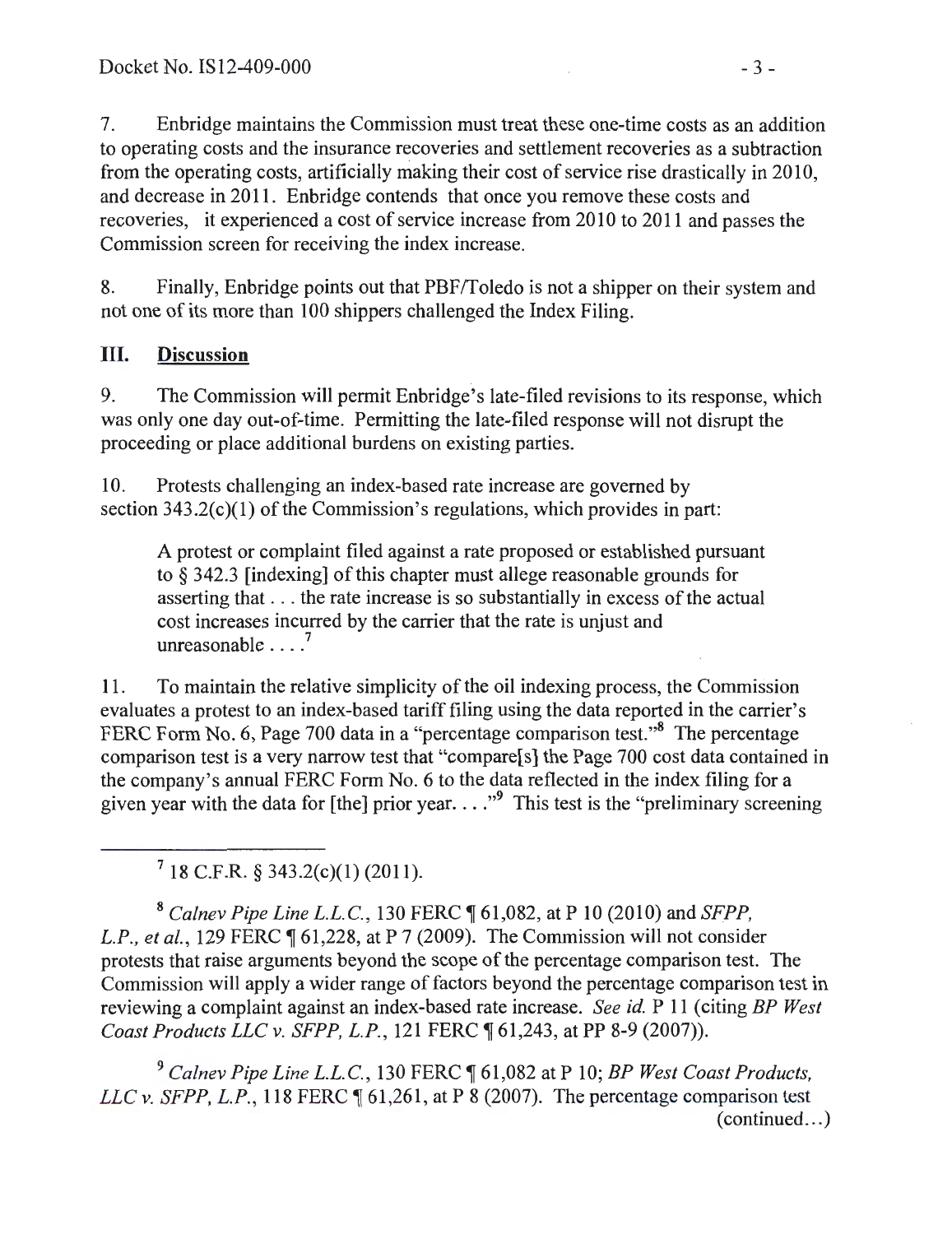tool for pipeline [index-based] rate filings,"<sup>10</sup> and is the sole means by which the Commission determines whether a protest meets the section  $343.2(c)(1)$  standard.<sup>11</sup>

12. In applying the percentage comparison test, the Commission can take cognizance of explanatory information that the pipeline reported on Page 700 of in its FERC Form No.6. As explained by Enbridge's Page 700 to its 2011 FERC Form No.6, Enbridge's 2010 and 2011 costs were skewed by extraordinary events. In 2010, Enbridge's costs were inflated by two spills on its system that year.<sup>12</sup> As Enbridge explained on Page 700 of its 2011 FERC Form No.6, these spills effectively tripled Enbridge's operating and maintenance expenses and inflated its 2010 total cost of service from \$909.8 million to \$ 1,529.8 million. Whereas Enbridge's 2010 total costs skewed upwards, its 2011 operating costs were distorted downward by an insurance settlement relating to the spills in 2010 and settlement for litigation that occurred prior to 2010.

13. The index serves as a mechanism for recovering a pipeline's normal business costs, not costs associated with extraordinary one time events that cause an extreme and temporary change in the pipeline's cost of service.<sup>13</sup> Thus, the Commission cannot

compares proposed changes in rates against the change in the level of a pipeline's cost of service.

<sup>10</sup> Cost-of-Service Reporting and Filing Requirements for Oil Pipelines, Order No. 571, 59 Fed. Reg. 59,137 (Nov. 16, 1994), FERC Stats. & Regs.  $\sqrt{31,006}$ , at 31,168, *order on reh'g, Order No.* 571-A, 69 FERC ¶ 61,411 (1994).

<sup>11</sup> BP West Coast Products, LLC v. SFPP, L.P., 121 FERC [61,141, at P 6 (2007) ("[T]he Commission uses a percentage comparison test in the context of a protest to an index-based filing to assure that the indexing procedure remains a simple and efficient procedure for the recovery of annual cost increases. [Footnote omitted.] This screening approach at the suspension phase is a snap shot approach that avoids extensive arguments over issues of accounting accuracy and rate reasonableness within the time limits available for Commission review, and highlights the simplicity of the filing procedure. It also precludes the use of the protest procedure to complicate what should in most cases be merely a price adjustment that is capped at the industry's average annual cost increases.").

<sup>12</sup> Howard Brown Aff. ¶ 7.

<sup>13</sup> Revisions to Oil Pipeline Regulations Pursuant to the Energy Policy Act, Order No. 561-A, FERC Stats. & Regs.  $\frac{4}{31,000}$ , at 31,097 (1994) (noting that the purpose of the Index is to ensure recovery of "normal" cost changes, not "extraordinary" cost changes).